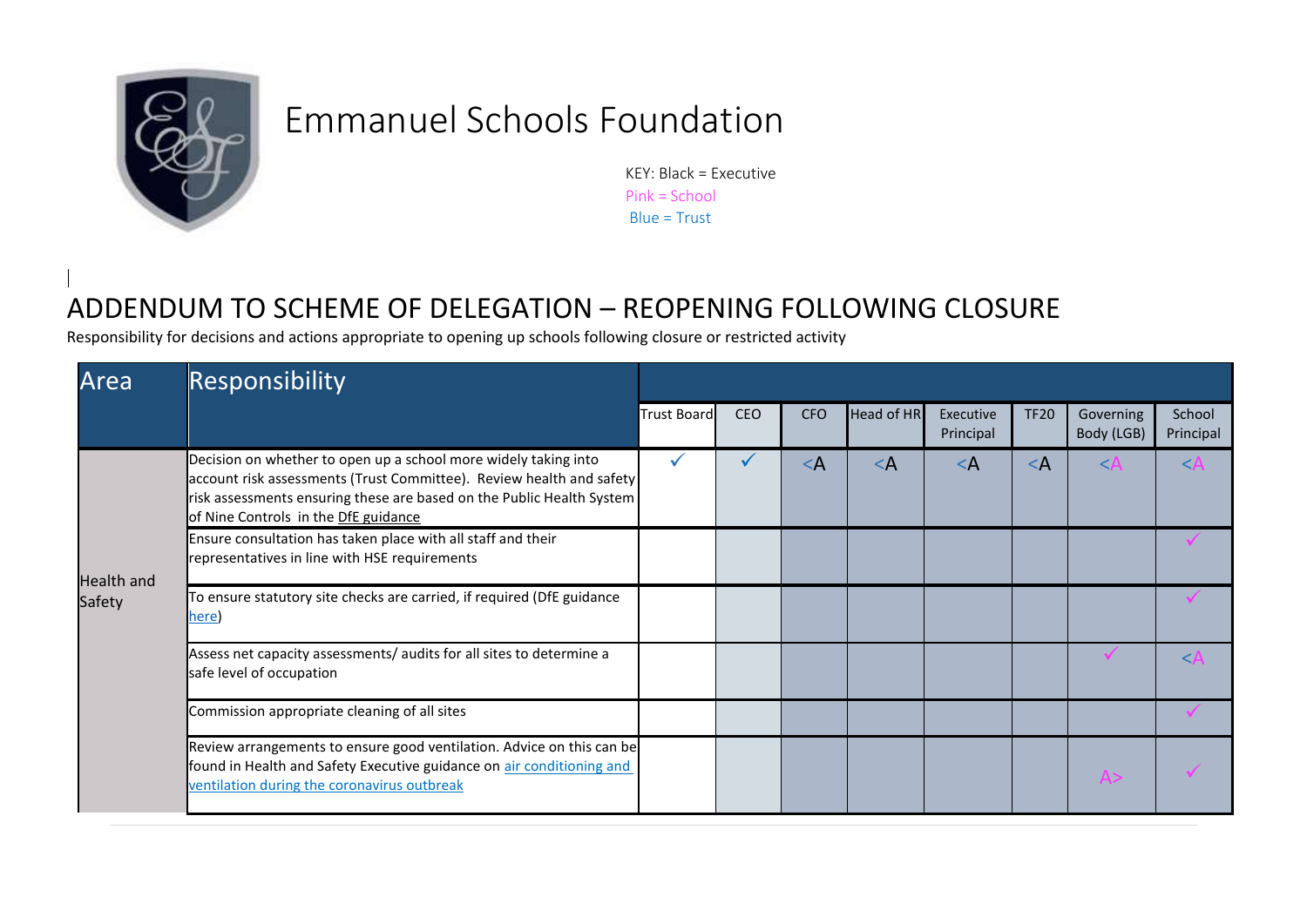| Ensure classrooms and corridors are marked out and signage and<br>safety barriers are put in place (DfE guidance on social distancing here)                                                                                                                                                                                                                                                                                                             |  |              |              |  | $\lt$ |
|---------------------------------------------------------------------------------------------------------------------------------------------------------------------------------------------------------------------------------------------------------------------------------------------------------------------------------------------------------------------------------------------------------------------------------------------------------|--|--------------|--------------|--|-------|
| Assess what PPE is required and purchase thereof (guidance on PPE is<br>included in this guidance) in consultation with Judicium                                                                                                                                                                                                                                                                                                                        |  | A            |              |  |       |
| Agree and commission enhanced cleaning arrangements for each site<br>- likely to include but not limited to toilets to be cleaned after each<br>break and lunchtime, door handles, common equipment and vertical<br>surfaces commonly touched cleaned more frequently, hand sanitiser<br>at school entrance, lidded bins in every classroom double bagged and<br>emptied frequently (guidance on cleaning in non- healthcare settings<br>here and here) |  |              |              |  |       |
| Ensure a plan is in place for toilet use (one pupil at a time) and other<br>common spaces e.g. lunch arrangements and outside space/break<br>times                                                                                                                                                                                                                                                                                                      |  |              |              |  | $\lt$ |
| Agree a policy should a child fall ill on site, fall ill having recently been<br>on site and/or if a number of people fall ill related to a particular site<br>(DfE guidance on prevention and control here, NHS guidance on what<br>to do if you or someone you live with has coronavirus here, guidance<br>for households with possible coronavirus infection here and guidance<br>on testing here)                                                   |  | A            | $\mathsf{A}$ |  |       |
| Agree a policy should an adult fall ill on site, fall ill having recently been<br>on site and/or if a number of people fall ill related to a particular site<br>(DfE guidance on prevention and control here, NHS guidance on what<br>to do if you or someone you live with has coronavirus here, guidance<br>for households with possible coronavirus infection here and guidance<br>on testing here)                                                  |  | A            |              |  | <.    |
| Agree procedures should a child fall ill on site, fall ill having recently<br>been on site and/or if a number of people fall ill related to a particular<br>site (DfE guidance on prevention and control here, NHS guidance on<br>what to do if you or someone you live with has coronavirus here,<br>guidance for households with possible coronavirus infection here and                                                                              |  | $\mathsf{A}$ | A            |  |       |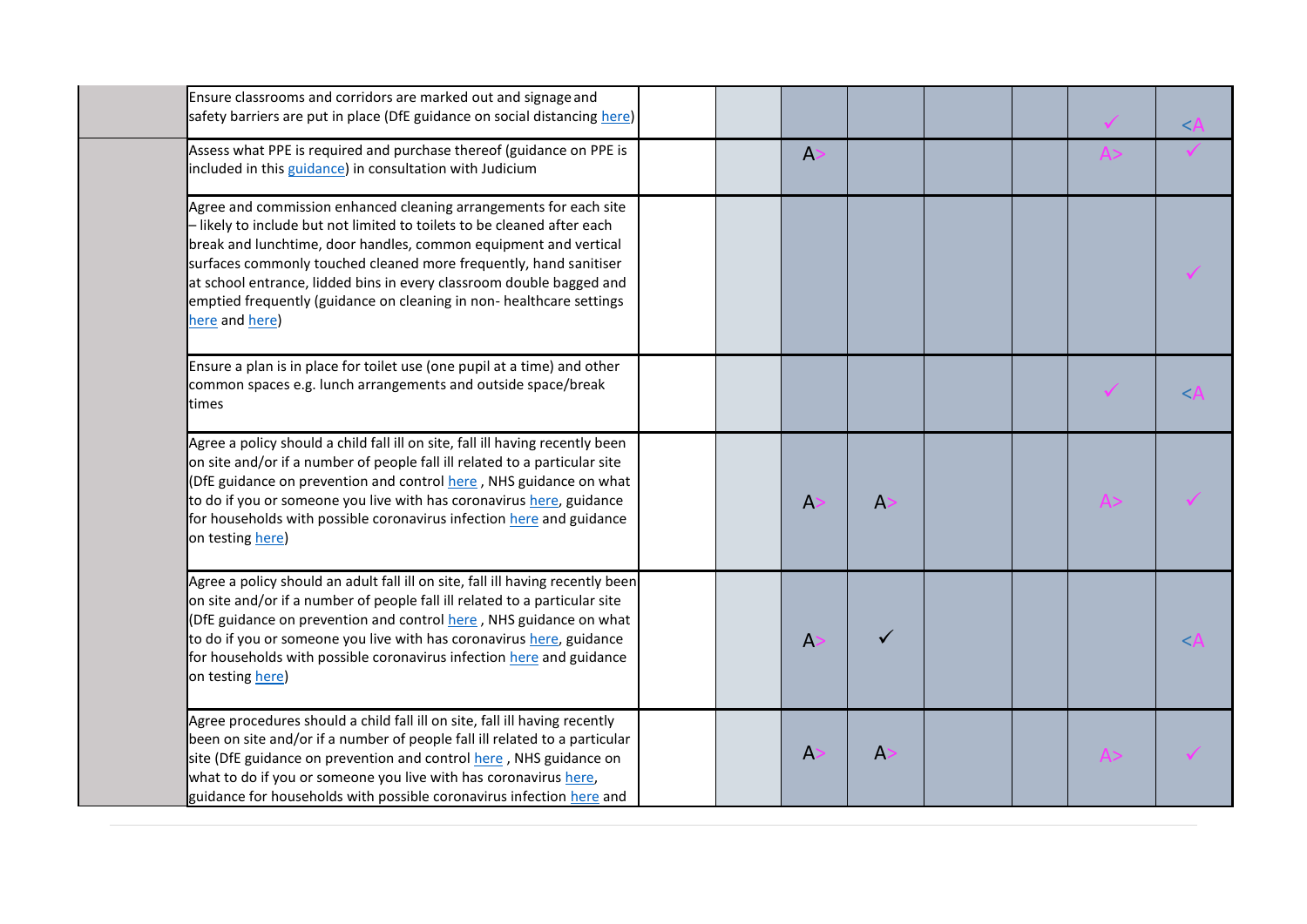|                                | guidance on testing here)                                                                                                                                                                                                                                                                                                                                                                                |  |   |  |  |       |
|--------------------------------|----------------------------------------------------------------------------------------------------------------------------------------------------------------------------------------------------------------------------------------------------------------------------------------------------------------------------------------------------------------------------------------------------------|--|---|--|--|-------|
|                                | Agree procedures should an adult fall ill on site, fall ill having recently<br>been on site and/or if a number of people fall ill related to a particular<br>site (DfE guidance on prevention and control here, NHS guidance on<br>what to do if you or someone you live with has coronavirus here,<br>guidance for households with possible coronavirus infection here and<br>guidance on testing here) |  | A |  |  | $\lt$ |
|                                | Ensure there is a critical path decision making process in case of the<br>need for further closures, or scaling back operations, to address local<br>infections                                                                                                                                                                                                                                          |  |   |  |  | <.    |
|                                | Agree a procedure related to shared items (e.g. books, toys, practical<br>equipment) and approach to cleaning these                                                                                                                                                                                                                                                                                      |  |   |  |  |       |
|                                | Ensure mitigation of transport-related health and safety risk                                                                                                                                                                                                                                                                                                                                            |  |   |  |  | $\lt$ |
|                                | Assess parental confidence and reach evidence-informed assumptions<br>of potential number of pupils returning to each school<br>- assume the maximum number of eligible pupils to ensure your<br>schools can cope even if you believe there will be fewer pupils                                                                                                                                         |  |   |  |  |       |
| <b>Students and</b><br>parents | Assess number of pupils with EHC plans and ensure appropriate<br>support and arrangements are in place to keep them and the adults<br>with whom they will be working, safe.                                                                                                                                                                                                                              |  |   |  |  |       |
|                                | Ensure that pupils most at risk of disengagement/most in need of<br>additional support are identified and support is in place                                                                                                                                                                                                                                                                            |  |   |  |  |       |
|                                | Assess the number of vulnerable pupils and ensure appropriate<br>support is in place for them (DfE guidance on supporting vulnerable<br>pupils here)                                                                                                                                                                                                                                                     |  |   |  |  |       |
|                                | Audit wider family services supporting mental health, bereavement,<br>domestic violence etc in order to be able to signpost/refer families<br>where required (Public Health England has published guidance on<br>supporting children and young people's mental health, Every Mind                                                                                                                        |  |   |  |  |       |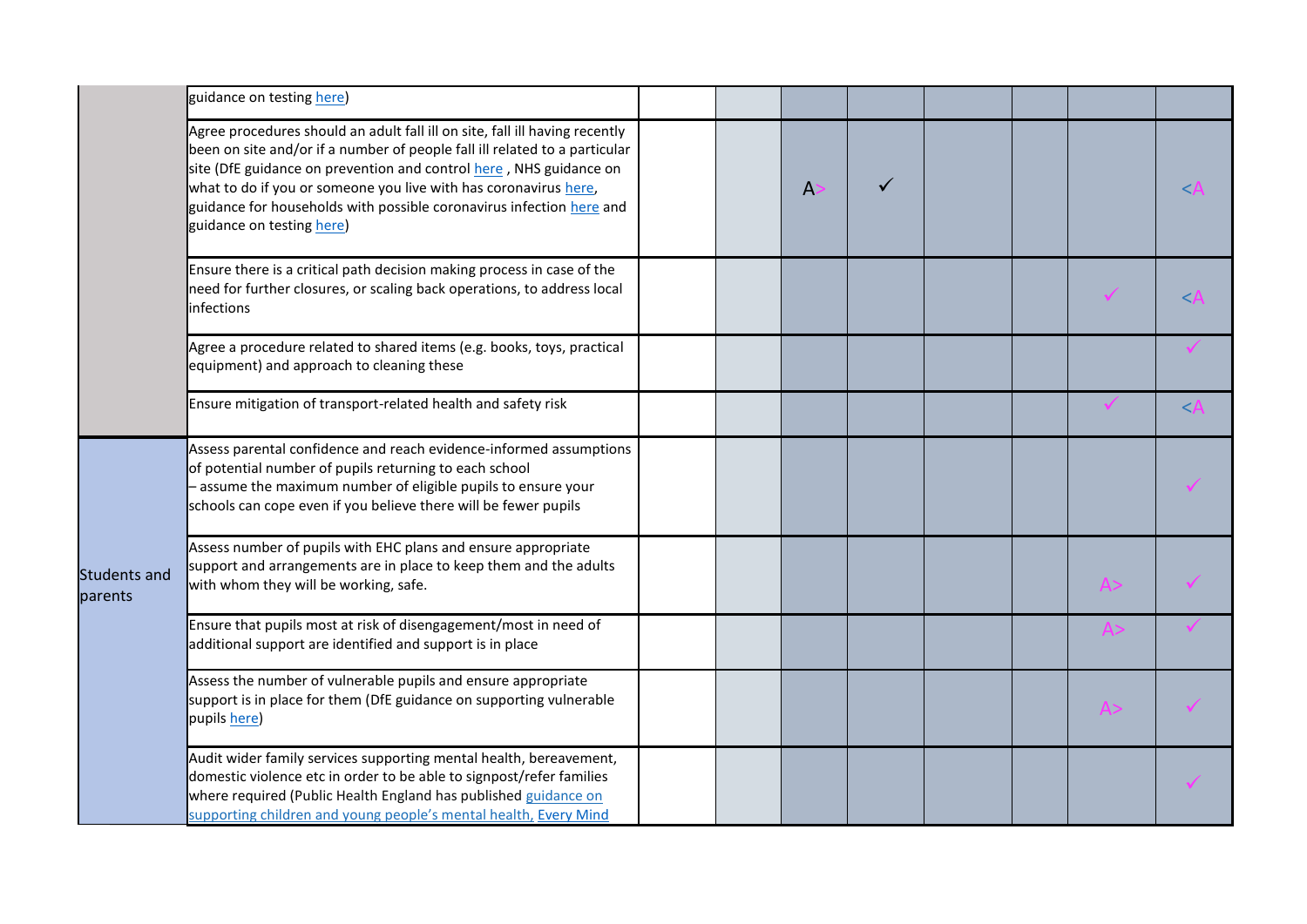|                        | Matters and advice for groups with specific mental health needs)                                                                                                                                                                                                                                                                                                                           |              |    |    |              |  |       |   |
|------------------------|--------------------------------------------------------------------------------------------------------------------------------------------------------------------------------------------------------------------------------------------------------------------------------------------------------------------------------------------------------------------------------------------|--------------|----|----|--------------|--|-------|---|
|                        | Audit staff to determine workforce that can physically return to school<br>.e. those not shielding, self-isolating, pregnant, clinically vulnerable,<br>showing symptoms or living with any of the above (government<br>guidance on self-isolation, household isolation, social distancing and<br>shielding and protecting people defined on medical grounds as<br>extremely vulnerable)   |              |    |    |              |  |       |   |
|                        | Review your trust's workforce audit. The clinically extremely<br>vulnerable list will be paused on 1st August. Some people on this list<br>will remain under the care of their doctor or specialist and may be<br>advised not to return to work. Assess how many staff remain in this<br>much smaller group and the impact on the workforce.                                               |              |    |    | A            |  |       |   |
| Workforce and deployed | Assess how many staff may be at increased risk due to protected<br>characteristics and disparities in outcomes. Consider using an<br>Equalities Impact Assessment, and scrutinise how staff will be                                                                                                                                                                                        |              |    |    | $\mathsf{A}$ |  |       |   |
| <b>HR</b>              | Decide on approach to staff with childcare commitments who are<br>otherwise fit to return to school and negotiate with both employers                                                                                                                                                                                                                                                      |              |    |    | A            |  |       |   |
|                        | Consult with staff and representatives                                                                                                                                                                                                                                                                                                                                                     |              |    |    | A            |  |       |   |
|                        | Assess staffing requirements to open each school safely, in addition to<br>teaching and support staff, at least one head/ deputy, at leastone<br>person with appropriate H&S training, at least one person with up to<br>date DSL training, cleaning staff and at least one office staff member.<br>Any changes to the variation of H&S policies needs to be ratified by the<br><b>LGB</b> |              | A> | А: | $\mathsf{A}$ |  |       |   |
|                        | Agree deployment and responsibilities of staff not physically returning<br>to school                                                                                                                                                                                                                                                                                                       |              |    |    | $\mathsf{A}$ |  |       |   |
|                        | Ensure a policy is in place for keeping staff who are returning to school<br>safe e.g. rota, limiting contact with groups, provision of safety<br>equipment like hand sanitisers, limiting moving around the school                                                                                                                                                                        | $\checkmark$ |    |    | $\leq$ A     |  | $\lt$ | < |
|                        | Determine staff returning to school sites and schedule training                                                                                                                                                                                                                                                                                                                            |              |    |    |              |  |       |   |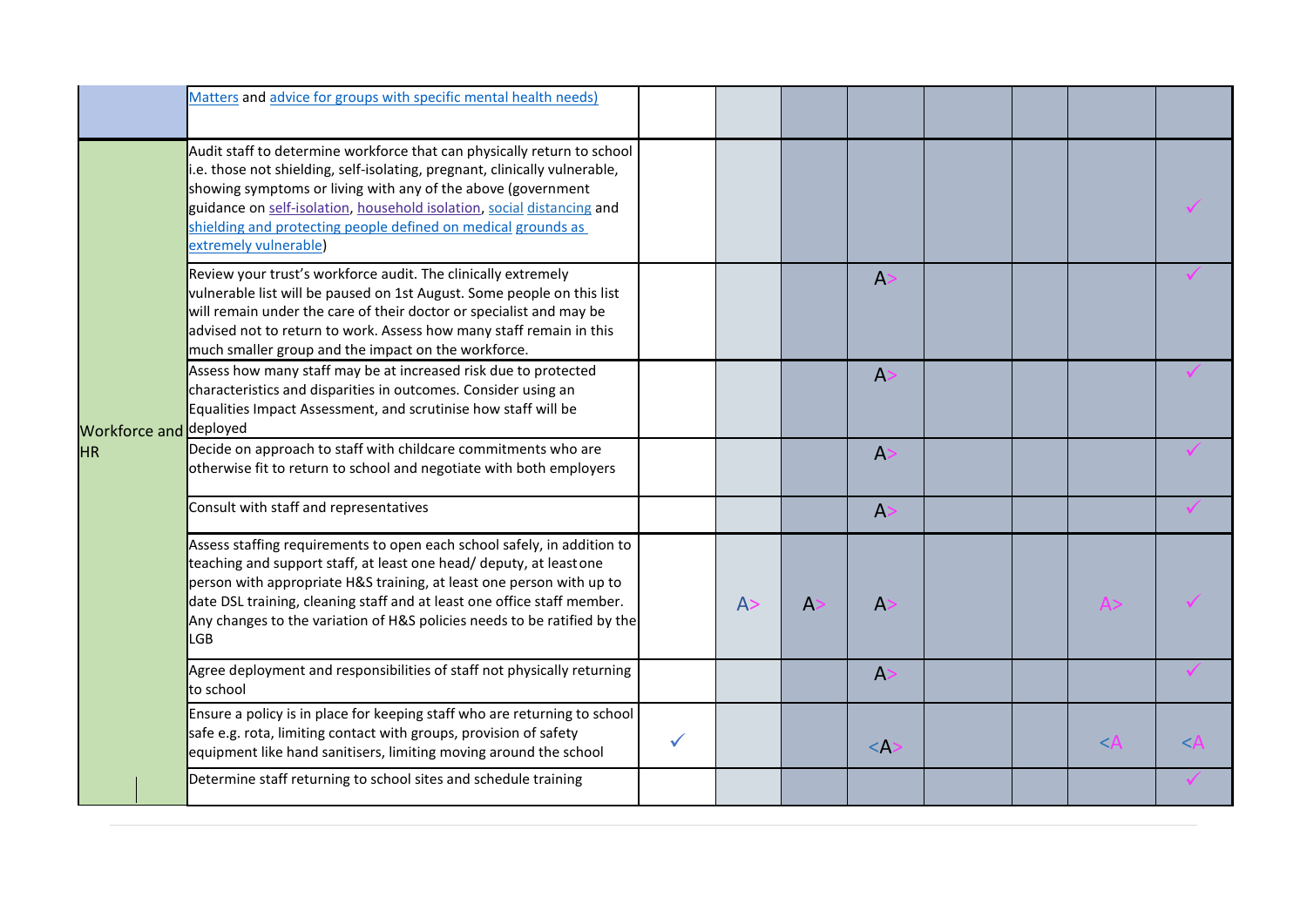|                                  | Determine arrangements for staff wellbeing - both those staff<br>returning to school sites and those working from home                                                                                                                                                                                                                                                                                                                                                                                                                                                                                                                                                                                              |     | A>                      | A            |  |     |        |
|----------------------------------|---------------------------------------------------------------------------------------------------------------------------------------------------------------------------------------------------------------------------------------------------------------------------------------------------------------------------------------------------------------------------------------------------------------------------------------------------------------------------------------------------------------------------------------------------------------------------------------------------------------------------------------------------------------------------------------------------------------------|-----|-------------------------|--------------|--|-----|--------|
|                                  | Determine flexible working arrangements needed to support changes<br>to usual work patterns, and agreed staff workload expectations<br>(including leaders), change policies                                                                                                                                                                                                                                                                                                                                                                                                                                                                                                                                         |     | $<\mathsf{A}\mathsf{>}$ | $\leq$ A:    |  |     |        |
|                                  | Ensure there is a procedure for staff absence reporting                                                                                                                                                                                                                                                                                                                                                                                                                                                                                                                                                                                                                                                             |     |                         | $\checkmark$ |  |     | $\leq$ |
|                                  | Agree the curriculum plan for pupils returning to school and<br>those continuing to learn at home                                                                                                                                                                                                                                                                                                                                                                                                                                                                                                                                                                                                                   | A > | A >                     |              |  | A>  |        |
|                                  | Scrutinise the plans for identifying the most important missed<br>knowledge and how this will be covered, within a broad curriculum in<br>all subjects. Ensure the curriculum remains broad and ambitious and<br>that all pupils continue to be taught a wide range of subjects                                                                                                                                                                                                                                                                                                                                                                                                                                     |     |                         |              |  |     |        |
|                                  | Plan how key workers' children and vulnerable children provision will<br>run alongside returning year groups (online learning resources here,<br>Oak National Academy here, technology support here, guidance for<br>parents on supporting home learning here, guidance for parents of<br>children with SEND to support home learning here and EEF best<br>evidence in remote learning can be found here - there is also a<br>summary of findings and a toolkit to support home learning. DfE has<br>also published case studies using various methods to adapt the<br>curriculum for remote education to best meet the needs of pupils and<br>adapt teaching practice for remote education and keep pupils engaged |     |                         |              |  | A > |        |
| Curriculum<br>and<br>timetabling | Ensure there is a staffing plan and timetable for each school, including<br>any special arrangements e.g. staggered starting and ending times of<br>the school day, drop off and collection and/or break and lunch<br>arrangements                                                                                                                                                                                                                                                                                                                                                                                                                                                                                  |     |                         |              |  | A   |        |
|                                  | Scrutinise the plan for spending the trust's allocation of tuition funding<br>and ensure curriculum alignment and relevant training is in place<br>(Education Endowment Foundation guidance can be found here)                                                                                                                                                                                                                                                                                                                                                                                                                                                                                                      |     |                         |              |  |     |        |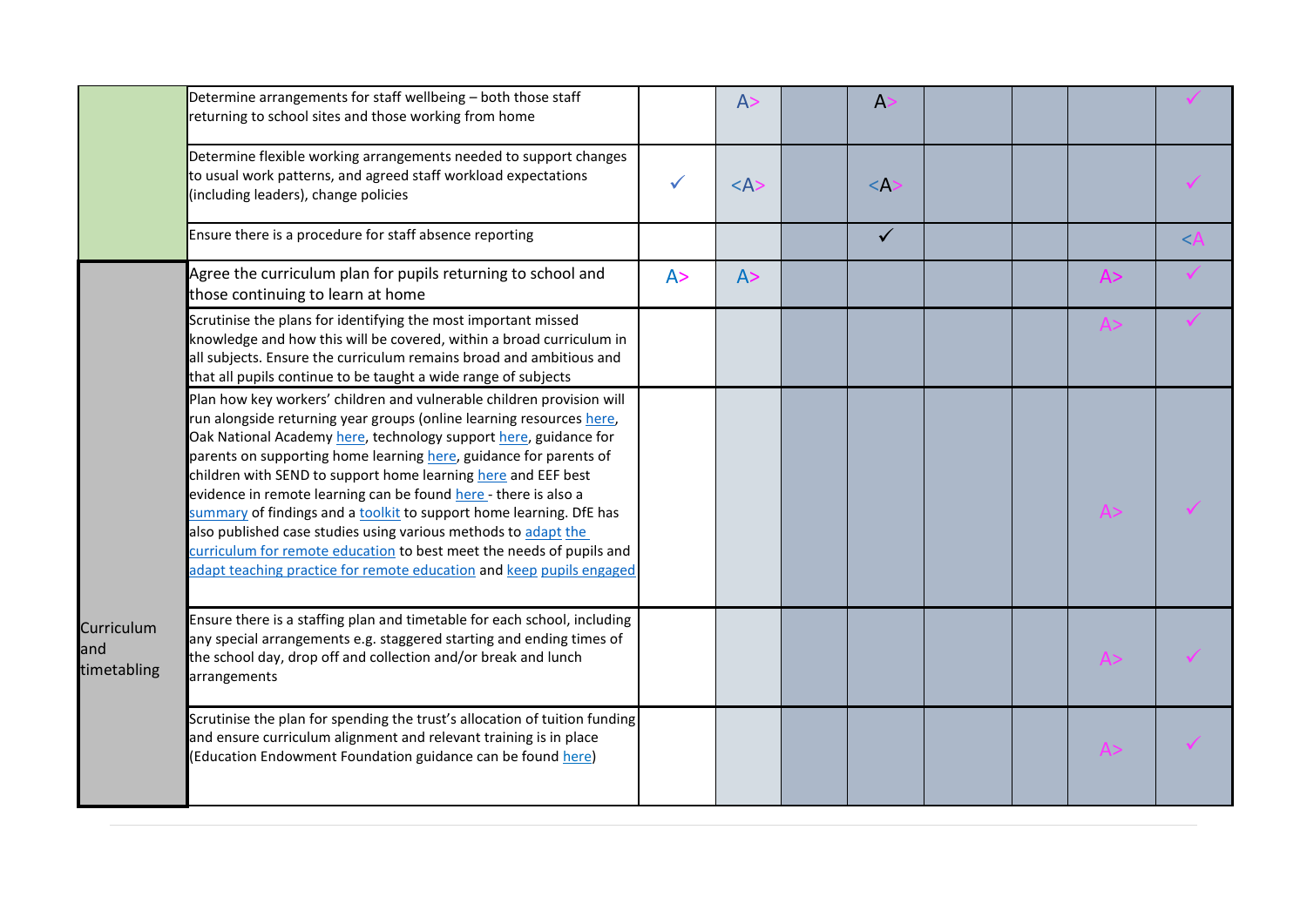|                            | Scrutinise plans for how remote education will be offered where a<br>class, group or small number of pupils need to self-isolate, or where<br>there is a local lockdown (online learning resources here                                                                                                                                                                                                      |    |  |          |  |  |
|----------------------------|--------------------------------------------------------------------------------------------------------------------------------------------------------------------------------------------------------------------------------------------------------------------------------------------------------------------------------------------------------------------------------------------------------------|----|--|----------|--|--|
|                            | Review the before and after-school provision and plan whether/ how<br>to restart these in the autumn term. And ensure where parents are<br>using external providers, that the school has a plan in place to and<br>consider how such provision will work alongside their wider protective<br>measures, including keeping children within their year groups or<br>bubbles where possible.                     |    |  |          |  |  |
|                            | Review the approach to physical activity within the school day,<br>ensuring pupils remain in consistent groups where possible, sports<br>equipment is thoroughly cleaned between each use, contact sports are<br>avoided and outdoor sports are prioritised where possible, and large<br>indoor spaces used where not, maximising distancing between pupils<br>and paying attention to cleaning and hygiene. |    |  |          |  |  |
|                            | Approve changes or addendum to the following policies and<br>procedures and collaborate with SLT in all schools:<br>Health and safety<br>$\bullet$<br>Child protection and safeguarding - check that you have<br>COVID-19 addendum to your child protection policy (general<br>guidance here, guidance for children's social care services<br>here, safeguarding and remote education here)                  | A> |  | $\leq$ A |  |  |
| Policies and<br>procedures | Approve changes or addendum to the following policies and<br>procedures<br>Attendance (guidance on attendance during COVID-19 here)<br>Behaviour<br>Exclusions<br>Pastoral/Welfare                                                                                                                                                                                                                           |    |  |          |  |  |
|                            | Enhanced safeguarding and welfare provision needs to be put in place<br>plan for the potential increase in disclosures and welfare needs<br>including mental health                                                                                                                                                                                                                                          |    |  |          |  |  |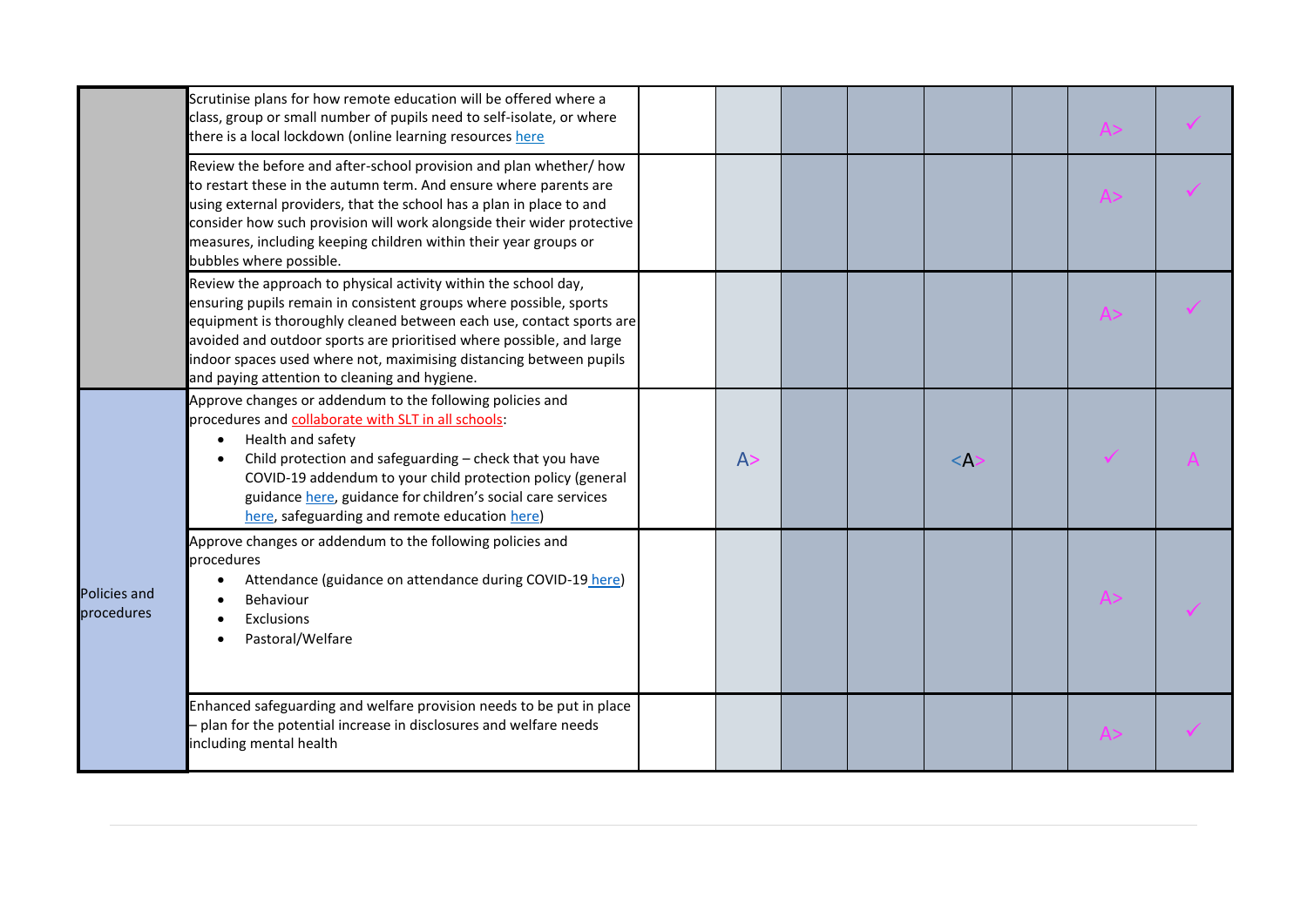|                                       | Approve amended fire drill procedures<br>Assess whether any other school-based policies and procedures need<br>to be reviewed and amended                                                                                                                                                                                                            |              |       |   |              |                                         | $\blacktriangledown$ | <Α        |
|---------------------------------------|------------------------------------------------------------------------------------------------------------------------------------------------------------------------------------------------------------------------------------------------------------------------------------------------------------------------------------------------------|--------------|-------|---|--------------|-----------------------------------------|----------------------|-----------|
|                                       | Any delegations in the scheme of delegation need to be amended for a<br>specified period or on-going                                                                                                                                                                                                                                                 |              | $<$ A |   |              | $\overline{\left\langle \right\rangle}$ |                      |           |
|                                       | Reactivate and amend catering and/or cleaning contracts, including<br>bringing staff out of furlough where necessary                                                                                                                                                                                                                                 |              |       | A | A            |                                         |                      |           |
| <b>School kitchens</b>                | Scrutinise plans to reopen school kitchens and compliance with the<br>guidance for food businesses on COVID-19                                                                                                                                                                                                                                       |              |       |   |              |                                         |                      |           |
| <b>Supply Chains</b><br>and contracts | Reactivate supply chains                                                                                                                                                                                                                                                                                                                             |              |       | A |              |                                         |                      |           |
|                                       | Agree free school meals provision and work with your catering supplier<br>to determine how and when food will be arranged and served (DfE<br>guidance on FSM here)                                                                                                                                                                                   |              |       |   |              |                                         |                      |           |
|                                       | Check suppliers know and understand appropriate social distancing<br>and hygiene arrangements                                                                                                                                                                                                                                                        |              |       | A |              |                                         |                      |           |
|                                       | Agree approach to any scheduled or ongoing building works in relation<br>to safety                                                                                                                                                                                                                                                                   | $\checkmark$ |       | A |              |                                         |                      | $<\,iota$ |
|                                       | Plan and agree communications to staff, including but not limited to:<br>Arrangements for keeping staff and pupils safe<br>$\bullet$<br>Staff deployment and attendance expectations<br>$\bullet$<br>Dress code expectations<br>$\bullet$<br>Curriculum and timetabling<br>$\bullet$<br>Workload and wellbeing<br>$\bullet$<br>Training<br>$\bullet$ |              | A >   |   | $\mathsf{A}$ |                                         | $\mathsf{A}$         |           |
|                                       | Agree systems in place for regular briefings for all staff (those<br>returning to school and those continuing to work from home)                                                                                                                                                                                                                     |              |       |   | $\mathsf{A}$ |                                         |                      |           |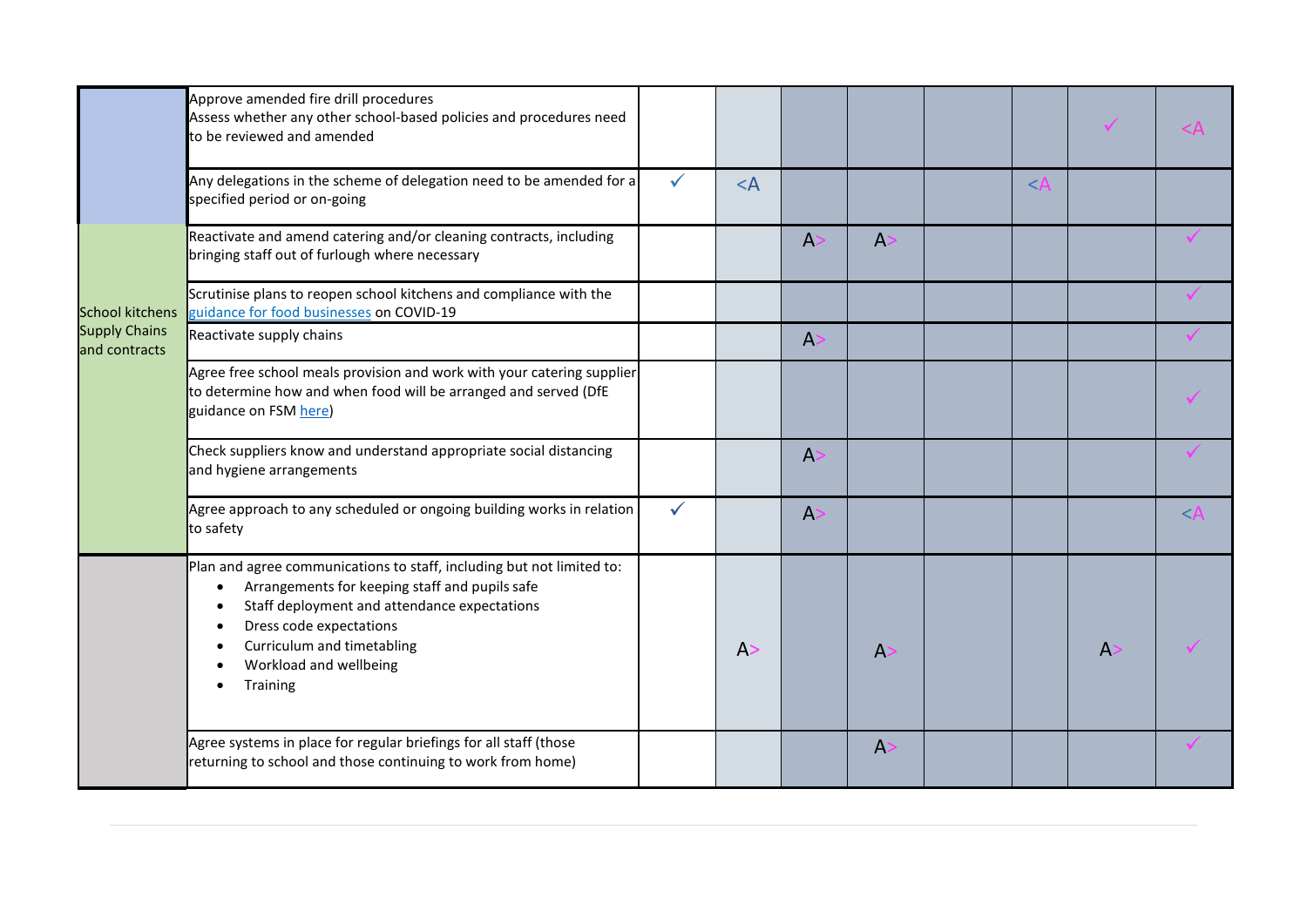| Communi-<br>cations  | Plan and agree communications to parents/carers, including but not<br>limited to:<br>Keeping your child safe<br>$\bullet$<br>Attendance expectations<br>$\bullet$<br>Uniform expectations<br>$\bullet$<br>The curriculum<br>$\bullet$<br>Transport/dropping off and picking up<br>$\bullet$<br>Parents visiting only when strictly necessary, by appointment<br>$\bullet$                                                                                                                                               |              | A>           |          | A |           | $\overline{A}$ |  |
|----------------------|-------------------------------------------------------------------------------------------------------------------------------------------------------------------------------------------------------------------------------------------------------------------------------------------------------------------------------------------------------------------------------------------------------------------------------------------------------------------------------------------------------------------------|--------------|--------------|----------|---|-----------|----------------|--|
|                      | Agree the frequency of communications with parents                                                                                                                                                                                                                                                                                                                                                                                                                                                                      |              |              |          |   |           |                |  |
|                      | Decisions and actions to manage the financial and educational impacts and regulatory and accountability                                                                                                                                                                                                                                                                                                                                                                                                                 | environments |              |          |   |           |                |  |
|                      | Approve an end-of-year forecast which factors in additional cost<br>pressures due to COVID-19, CEO to inform Board                                                                                                                                                                                                                                                                                                                                                                                                      |              | $\checkmark$ | $\leq$ A |   |           |                |  |
| Financial<br>impacts | Ensure the schools are drawing upon financial support they are eligible<br>for (DFE has published guidance on the financial support schools and<br>trusts will receive to reimburse them for exceptional costs incurred<br>during COVID-19. These relate to increased premises- related costs;<br>support for free school meals for eligible children who are not<br>attending school and where those costs are not covered by the FSM<br>national voucher scheme and additional cleaning costs, CEO to inform<br>Board |              | $\checkmark$ | $\leq$ A |   |           |                |  |
|                      | Ensure additional cost pressures due to COVID-19 have been identified<br>and an end-of-year forecast which factors them in has been produced<br>for the board                                                                                                                                                                                                                                                                                                                                                           |              | $\checkmark$ | $\leq$ A |   |           |                |  |
|                      | Assess impact on reserves and review reserves policy                                                                                                                                                                                                                                                                                                                                                                                                                                                                    | $\checkmark$ |              | $\leq$ A |   | $\leq$ A: |                |  |
|                      | Assess impact on three-year financial strategy Explore additional<br>sources of income                                                                                                                                                                                                                                                                                                                                                                                                                                  | ✓            |              | $<$ A:   |   | $\leq$ A  |                |  |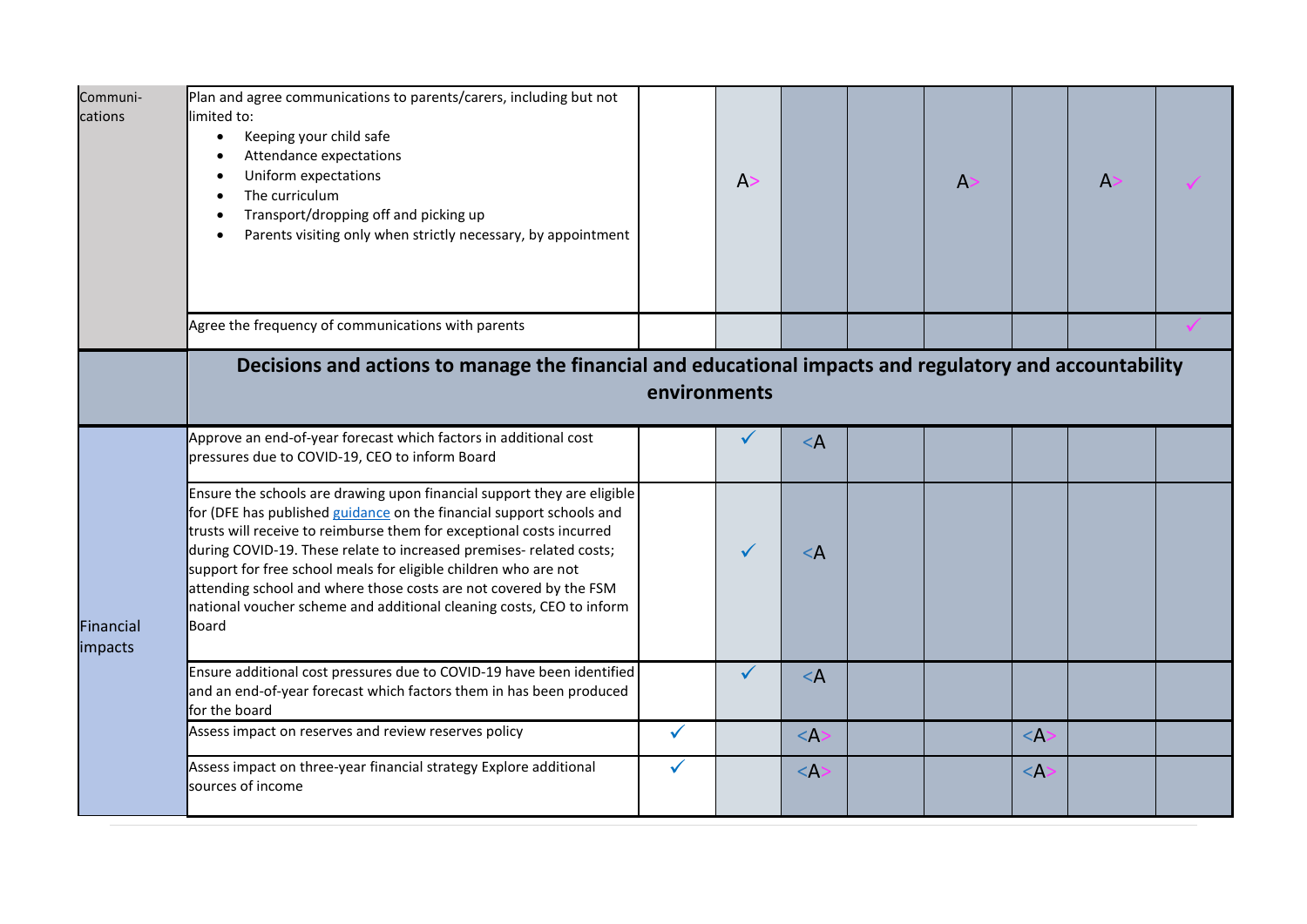|                               | Review policy and procedures related to fraud (see Fraud Control in<br><b>Emergency Management: COVID-19 UK government guide)</b>                                                                                                                                                                                                                                                                                                                                                   |          | $\leq$ A     |                                                                                     |                    |       |
|-------------------------------|-------------------------------------------------------------------------------------------------------------------------------------------------------------------------------------------------------------------------------------------------------------------------------------------------------------------------------------------------------------------------------------------------------------------------------------------------------------------------------------|----------|--------------|-------------------------------------------------------------------------------------|--------------------|-------|
| <b>Educational</b><br>impacts | Keep educational impacts under review - ensure a trust-wide plan is in<br>place to assess educational impacts, specifically gaps in learning, and<br>that the plans address these in the short and medium term                                                                                                                                                                                                                                                                      | $\leq$ A |              | $\leq$ A                                                                            | $\lt$              | $\lt$ |
|                               | Consider the implications of Eileen Milner's letter to Accounting<br>Officers which advises on the requirements for financial returns, and<br>the AFH requirements, during the COVID-19 crisis                                                                                                                                                                                                                                                                                      |          | $\leq$ A     |                                                                                     |                    |       |
| Regulatory<br>environment     | Agree a plan for internal scrutiny - ESFA has confirmed that it is at<br>boards' discretion whether remote checks are feasible and helpful in<br>managing risk during COVID-19 - Seek reassurances on risk<br>assessments                                                                                                                                                                                                                                                           | $<$ A    | $\leq$ A     |                                                                                     |                    |       |
|                               | Agree the arrangements for external audit and associated returns -<br><b>ESFA has confirmed that the current timetable should remain</b>                                                                                                                                                                                                                                                                                                                                            |          | $\leq$ A     |                                                                                     |                    |       |
|                               | Review the new regulatory requirements in the <b>Academies Financial</b><br>Handbook which comes into place in September 2020                                                                                                                                                                                                                                                                                                                                                       |          | $\checkmark$ |                                                                                     |                    |       |
|                               | Keep under review the statutory timescales for returns that have been<br>paused or deferred - ESFA published guidance on reducing burdens<br>which includes a full list of returns that have been cancelled, paused or<br>deferred                                                                                                                                                                                                                                                  |          |              |                                                                                     |                    |       |
| Accountability<br>environment | Scrutinise the executive's arrangements for teacher assessments and<br>the submission of grades for public examinations (FAQs on the<br>decision around public examinations here. Ofqual has also published<br>information about how GCSEs, AS and A levels will be awarded this<br>summer, an <i>update</i> on summer 2020 GCSEs, AS and A level grades for<br>students in year 10 and below and for private candidates and guidance<br>for teachers, students, parents and carers | < A      |              | <a:< td=""><td><math>&lt;\!\!\!\!\lambda</math></td><td><math>\lt</math></td></a:<> | $<\!\!\!\!\lambda$ | $\lt$ |